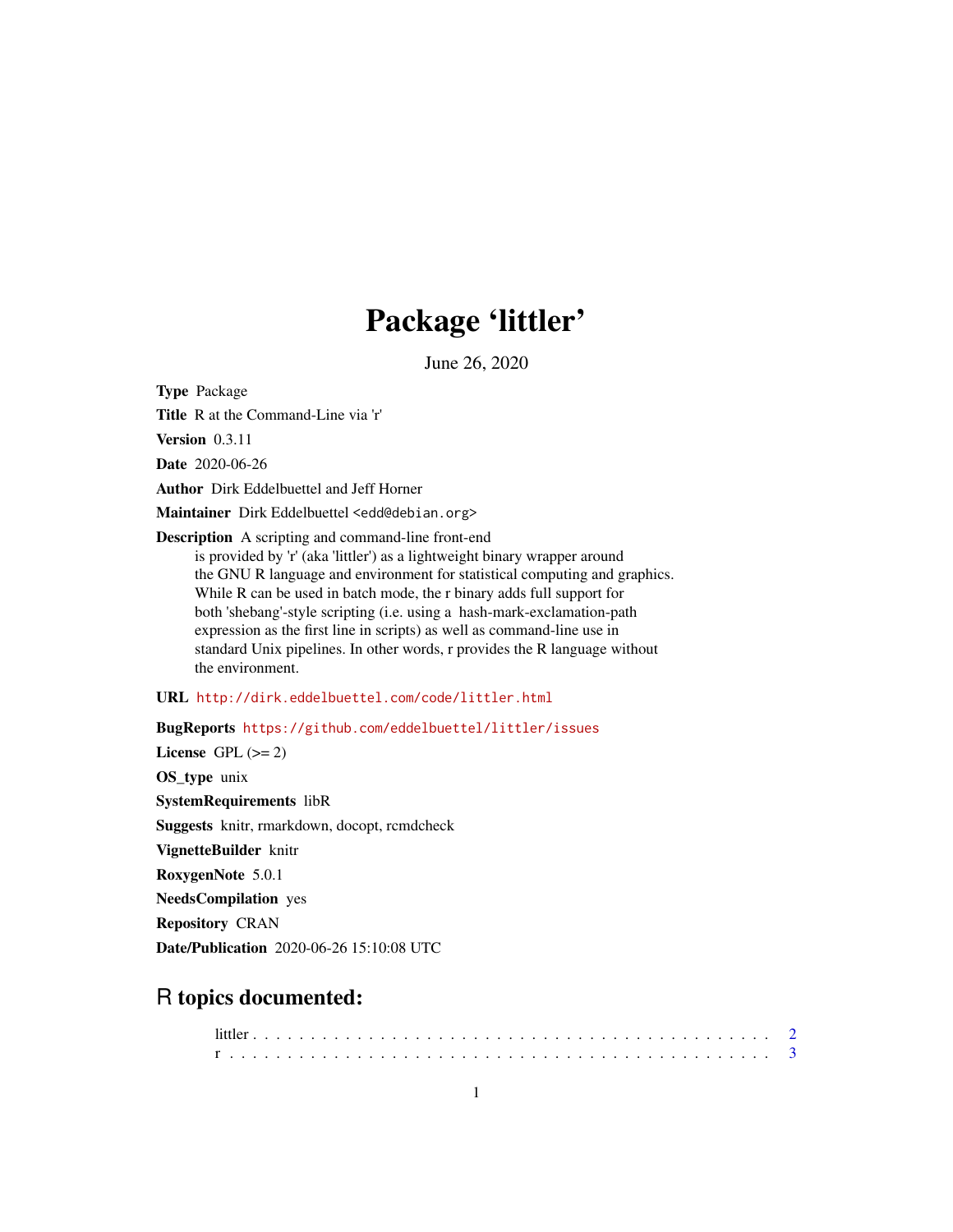#### <span id="page-1-0"></span>**Index** [4](#page-3-0)

#### Description

The r *binary* provides a convenient and powerful front-end. By embedding R, it permits four distinct ways to leverage the power of R at the shell prompt: scripting, filename execution, piping and direct expression evaluation.

#### Details

The r front-end was written with four distinct usage modes in mind.

First, it allow to write so-called 'shebang' scripts starting with #!/usr/bin/env r. These 'shebang' scripts are perfectly suited for automation and execution via e.g. via cron.

Second, we can use r somefile. R to quickly execute the name R source file. This is useful as r is both easy to type—and quicker to start that either R itself, or its scripting tool Rscript, while still loading the methods package.

Third, r can be used in 'pipes' which are very common in Unix. A simple and trivial example is echo 'cat(2+2)' | r illustrating that the standard output of one program can be used as the standard input of another program.

Fourth, r can be used as a calculator by supplying expressions after the -e or --eval options.

#### Value

Common with other shell tools and programs, r returns its exit code where a value of zero indicates success.

#### Note

On OS X one may have to link the binary to, say, lr instead. As OS X insists that files named R and r are the same, we cannot use the latter.

#### Author(s)

Jeff Horner and Dirk Eddelbuettel wrote littler from 2006 to today, with contributions from several others.

Dirk Eddelbuettel <edd@debian.org> is the maintainer.

#### Examples

| ## Not run:           |  |  |                       |
|-----------------------|--|--|-----------------------|
| #!/usr/bin/env r      |  |  | ## for use in scripts |
| other input $\vert$ r |  |  | ## for use in pipes   |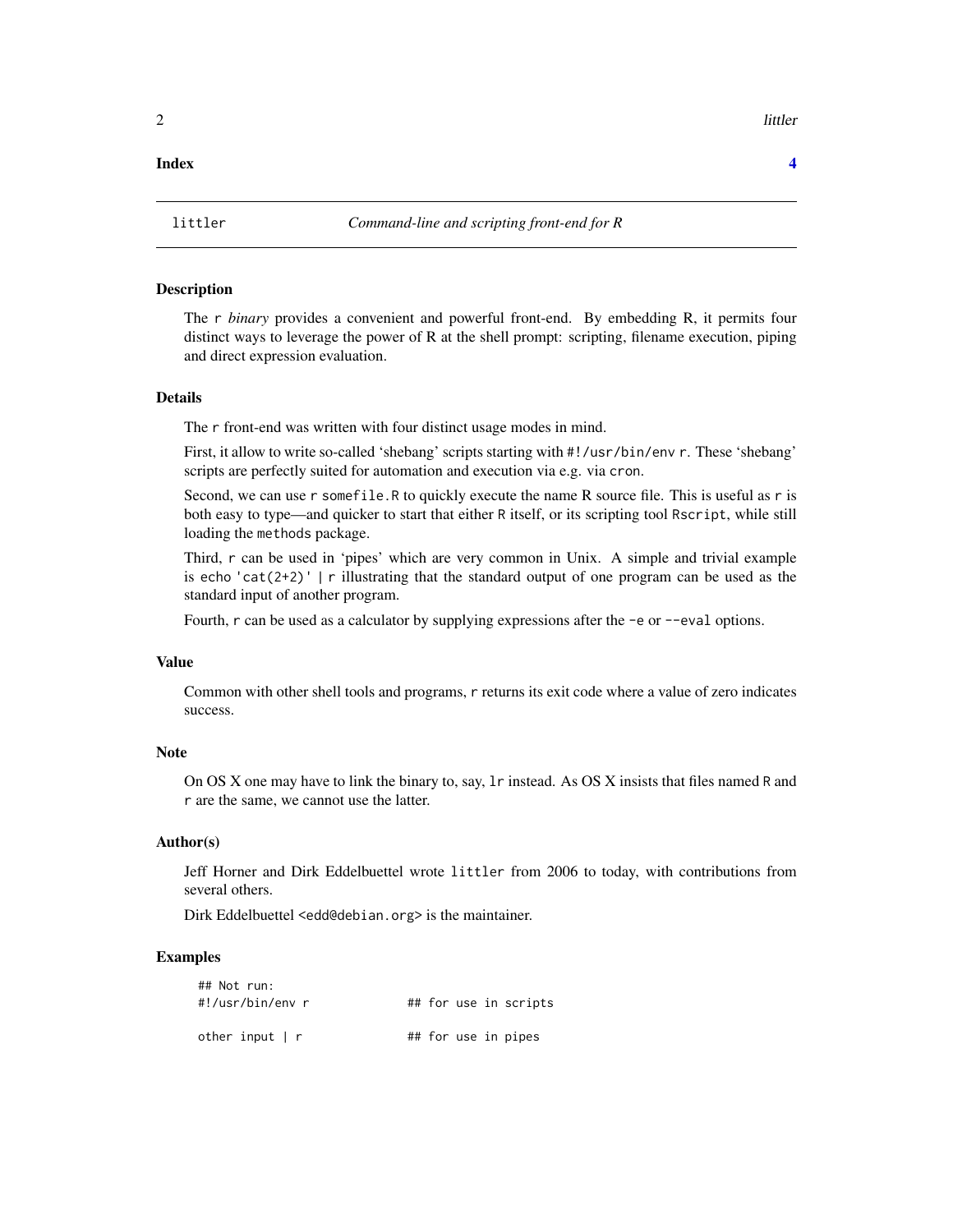<span id="page-2-0"></span>

| r somefile R | ## for running files          |
|--------------|-------------------------------|
| r -e 'expr'  | ## for evaluating expressions |
| r --help     | ## to show a quick synopsis   |
|              |                               |

## End(Not run)

r *Return Path to* r *Binary*

#### Description

Return the path of the install r binary.

#### Usage

 $r$ (usecat = FALSE)

#### Arguments

usecat Optional toggle to request output to stdout (useful in Makefiles)

#### Details

The test for Windows is of course superfluous as we have no binary for Windows. Maybe one day...

#### Value

The path is returned as character variable. If the usecat option is set the character variable is displayed via [cat](#page-0-0) instead.

#### Author(s)

Dirk Eddelbuettel